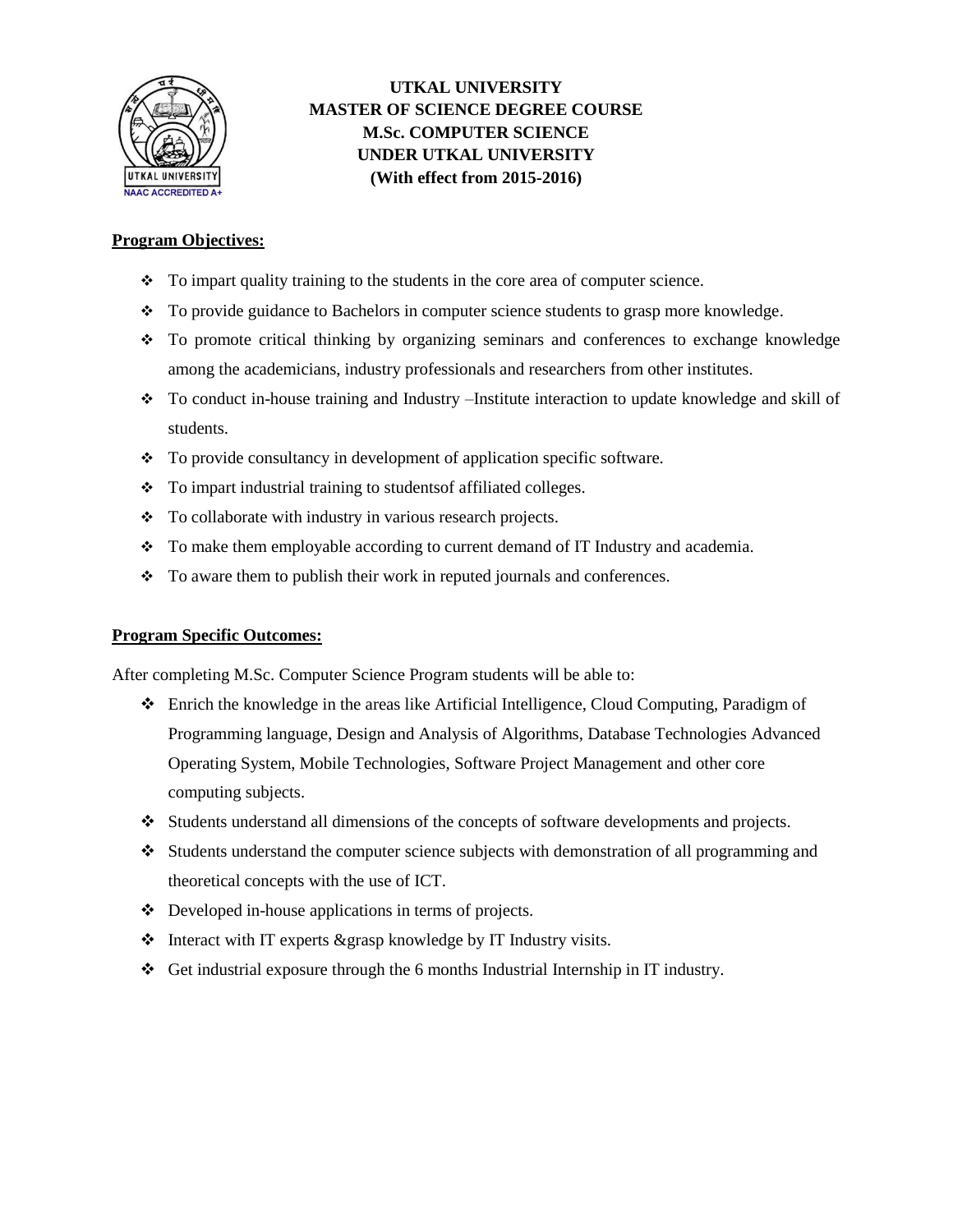# Curriculum and Structure:

| Year /<br><b>Semester</b>         | <b>Subject</b>     | Paper                      | <b>Title of the Paper</b>      | <b>Credit</b>  | <b>Max.Marks</b> |                     |                  |
|-----------------------------------|--------------------|----------------------------|--------------------------------|----------------|------------------|---------------------|------------------|
|                                   |                    |                            |                                |                | <b>IA</b>        | Uni.<br><b>Exam</b> | <b>Total</b>     |
| I Year I                          | Core               | $CS-1.1$                   | Data Structure and             | $\overline{4}$ | $\overline{30}$  | $\overline{70}$     | 100              |
| Semester                          |                    |                            | Algorithms                     |                |                  |                     |                  |
|                                   | Core               | $\overline{\text{CS-1.2}}$ | Computer System                | $\overline{4}$ | 30               | 70                  | 100              |
|                                   |                    |                            | Architecture                   |                |                  |                     |                  |
|                                   | Core               | $CS-1.3$                   | Database Systems &             | $\overline{4}$ | $\overline{30}$  | 70                  | 100              |
|                                   |                    |                            | Implementation                 |                |                  |                     |                  |
|                                   | Core               | $CS-1.4$                   | <b>Discrete Mathematical</b>   | $\overline{4}$ | 30               | $\overline{70}$     | $\overline{100}$ |
|                                   |                    |                            | <b>Structures</b>              |                |                  |                     |                  |
|                                   | Elective I         | $CS-1.5$                   | (a) Visual Programming (or)    | $\overline{4}$ | 30               | $\overline{70}$     | 100              |
|                                   |                    |                            | (b) Object Oriented Design     |                |                  |                     |                  |
|                                   |                    |                            | using UML                      |                |                  |                     |                  |
|                                   | Core               | $\overline{\text{CS-1.6}}$ | <b>Algorithms Lab</b>          | $\overline{4}$ |                  | 100                 | 100              |
|                                   | Practical          |                            |                                |                |                  |                     |                  |
|                                   | Core               | $CS-1.7$                   | Database Lab                   | $\overline{4}$ |                  | 100                 | 100              |
|                                   | Practical          |                            |                                |                |                  |                     |                  |
| I Year<br>$\overline{\mathbf{u}}$ | Core               | $CS-2.1$                   | <b>Computer Networks</b>       | $\overline{4}$ | 30               | 70                  | 100              |
| Semester                          | Core               | $CS-2.2$                   | <b>Advanced JAVA</b>           | $\overline{4}$ | $\overline{30}$  | 70                  | 100              |
|                                   | Core               | $CS-2.3$                   | <b>Operating System Design</b> | $\overline{4}$ | 30               | $\overline{70}$     | 100              |
|                                   | Core               | $CS-2.4$                   | Theory of Computation          | $\overline{4}$ | 30               | 70                  | 100              |
|                                   | Elective II        | $CS-2.5$                   | (a) Data Mining (or)           | $\overline{4}$ | 30               | 70                  | 100              |
|                                   |                    |                            | (b)Computer Graphics           |                |                  |                     |                  |
|                                   | Core               | $CS-2.6$                   | <b>JAVA</b> Programming Lab    | $\overline{4}$ |                  | 100                 | 100              |
|                                   | Practical          |                            |                                |                |                  |                     |                  |
|                                   | Core               | $CS-2.7$                   | <b>Operating Systems Lab</b>   | $\overline{4}$ |                  | $\overline{100}$    | $\overline{100}$ |
|                                   | Practical          |                            |                                |                |                  |                     |                  |
| II Year                           | Core               | $CS-3.1$                   | Artificial Intelligence        | $\overline{4}$ | 30               | $70\,$              | 100              |
| <b>III</b> Semester               | Core               | $CS-3.2$                   | Software Engineering           | $\overline{4}$ | $\overline{30}$  | 70                  | 100              |
|                                   | Core               | $CS-3.3$                   | <b>Compiler Design</b>         | $\overline{4}$ | 30               | 70                  | 100              |
|                                   | Elective III       | $CS-3.4$                   | (a) Network Security (or) (b)  | $\overline{4}$ | 30               | 70                  | 100              |
|                                   |                    |                            | Cloud Computing                |                |                  |                     |                  |
|                                   | <b>Elective IV</b> | $CS-3.5$                   | (a) Embedded System (or)       | $\overline{4}$ | 30               | $\overline{70}$     | 100              |
|                                   |                    |                            | (b) Mobile Computing           |                |                  |                     |                  |
|                                   | Core<br>Practical  | $CS-3.6$                   | AI Programming Lab             | $\overline{4}$ |                  | 100                 | 100              |
|                                   | Core               | $CS-3.7$                   | Software Engineering Lab       | $\overline{4}$ |                  | 100                 | 100              |
|                                   | Practical          |                            |                                |                |                  |                     |                  |
| II Year                           |                    | $CS-4.1$                   | Comprehensive Viva             | $\overline{4}$ |                  | 100                 | 100              |
| <b>IV</b> Semester                |                    | $CS-4.2$                   | Project Work and Viva Voce     | 12             |                  | $\overline{300}$    | 300              |
|                                   |                    |                            | <b>Total</b>                   | 100            |                  |                     | 2500             |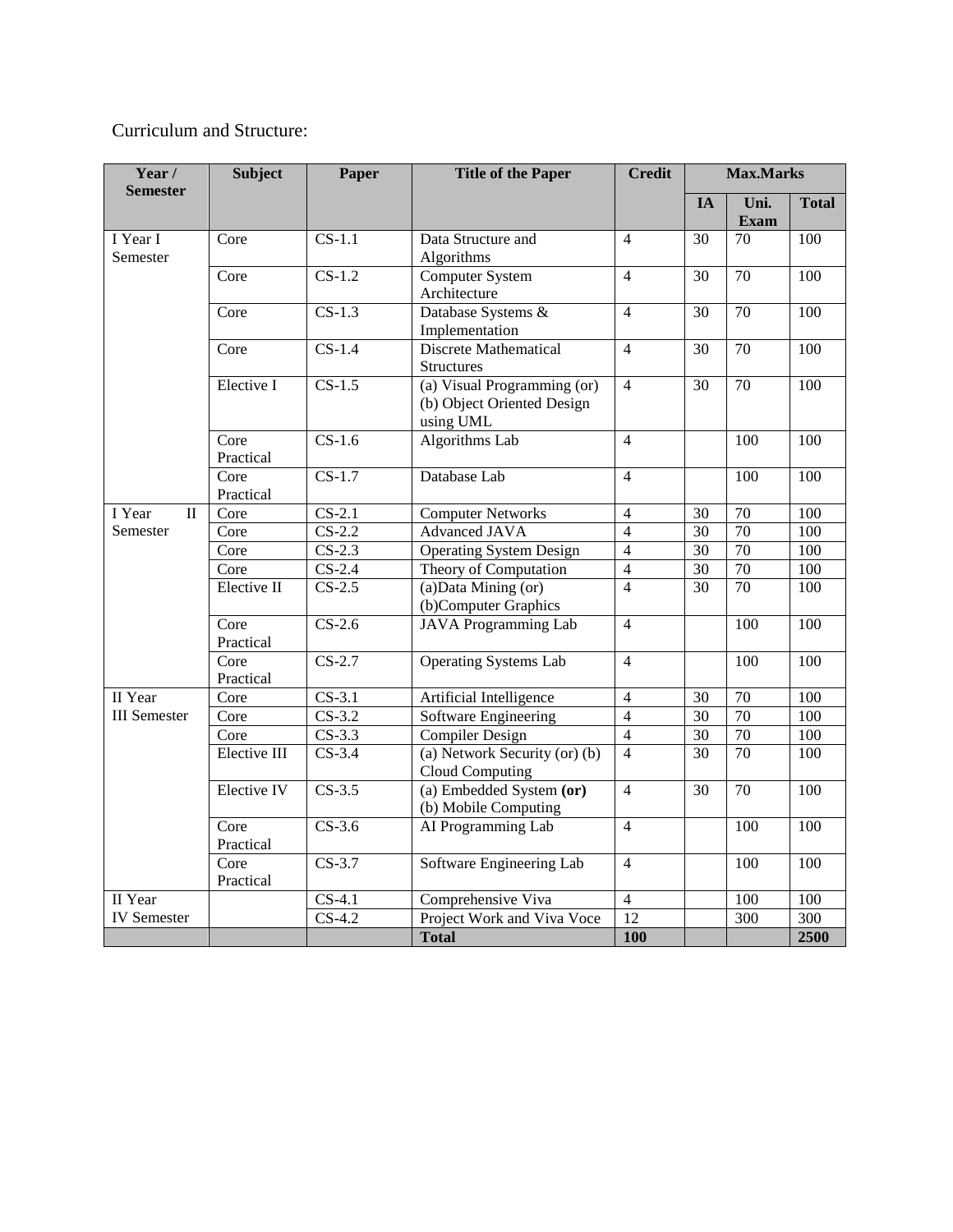# **CS.1.1 DATA STRUCTURE & ALGORITHMS**

#### **OBJECTIVES**

- To understand the fundamentals of different data structure.
- To be able to learn design principles and concepts of algorithms.
- To have a mathematical foundation in analysis of algorithm.

## **LEARNING OUTCOMES**

Upon Completing the Course, Students will be able to:

- **•** Learn the basic types for data structure, implementation and application.
- **•** Know the strength and weakness of different data structures.
- **•** Use the appropriate data structure in context of solution of given problem.
- Develop programming skills which require solving given problem.

## **CS.1.2 COMPUTER SYSTEM ARCHITECTURE**

## **OBJECTIVES**

- To understand the structure, function and characteristics of computer systems.
- To understand the design of the various functional units and components of computers.
- To identify the elements of modern instructions sets and their impact on processor design.
- To explain the function of each element of a memory hierarchy in order to identify and compare different methods for computer I/O.

### **LEARNING OUTCOMES**

Upon Completing the Course, Students will be able to:

- **•** The student will be able to understand the major architectural styles and appreciate the compromises that they encapsulate.
- They will be able to read outline descriptions of real processors and understand in which way their designs fit into the frameworks described in the course.
- **•** They will be also able to understand the impact of design choices in programming in the context of a specific architecture.

## **CS.1.3 DATABASE SYSTEMS & IMPLEMENTATION**

## **OBJECTIVES**

- To learn the fundamental elements of database system.
- To learn the basic concepts of relational database management systems.
- To learn various SOL commands.

## **LEARNING OUTCOMES**

- **•** Identify advance database concepts and database models.
- **•** Apply and analyze various terms related to transaction management in centralized and distributed database.
- **•** Produce data modeling and database development process for object–oriented DBMS.
- **•** Analyze and Implement the concept of object- relational database in development of various real time software.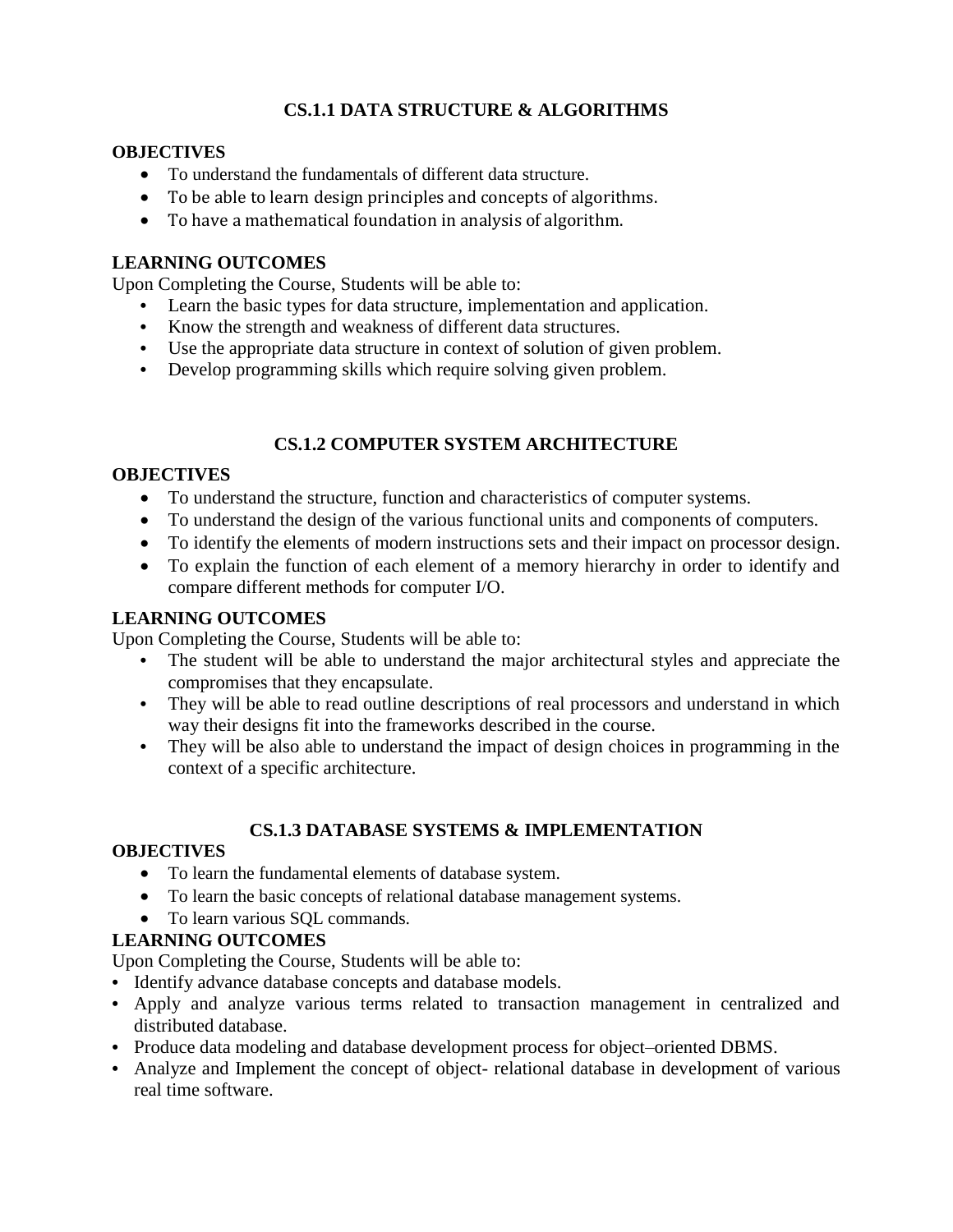# **CS.1.4 DISCRETE MATHEMATICAL STRUCTURES**

#### **OBJECTIVES**

- To learn the mathematical foundations for Computer Science.
- Topics covered essential for understanding various courses.

### **LEARNING OUTCOMES**

Upon Completing the Course, Students will be able to:

- **•** Express a logic sentence in terms of predicates, quantifiers, and logical connectives.
- **•** Apply the rules of inference and methods of proof including direct and indirect proof forms, proof by contradiction, and mathematical induction.
- **•** Use tree and graph algorithms to solve problems.
- **•** Evaluate Boolean functions and simplify expressions using the properties of Boolean algebra.

## **CS.1.5 OBJECT ORIENTED DESIGN USING UML**

### **OBJECTIVES**

- To learn the importance of modeling in the software development life cycle
- To learn various UML notation, symbols and their usage
- To learn the object-oriented approach to analyzing and designing systems and software solutions
- How to Employ the UML notation to create effective and efficient system designs

## **LEARNING OUTCOMES**

Upon Completing the Course, Students will be able to:

- **•** Analyse, design, document the requirements through use case driven approach.
- **•** Identify, analyse, and model structural and behavioural concepts of the system.
- **•** Develop,explore the conceptual model into various scenarios and applications.
- **•** Apply the concepts of architectural design for deploying the code for software.

## **CS.2.1 COMPUTER NETWORKS**

#### **OBJECTIVES**

- To learn about computer network organization and implementation.
- To obtain a theoretical understanding of data communication and computer networks.
- To gain practical experience in installation, monitoring, and troubleshooting of current LAN systems

## **LEARNING OUTCOMES**

- Describe how computer networks are organized with the concept of layered approach.
- **•** Describe how signals are used to transfer data between nodes.
- **•** Implement a simple LAN with hubs, bridges and switches.
- **•** Describe how packets in the Internet are delivered.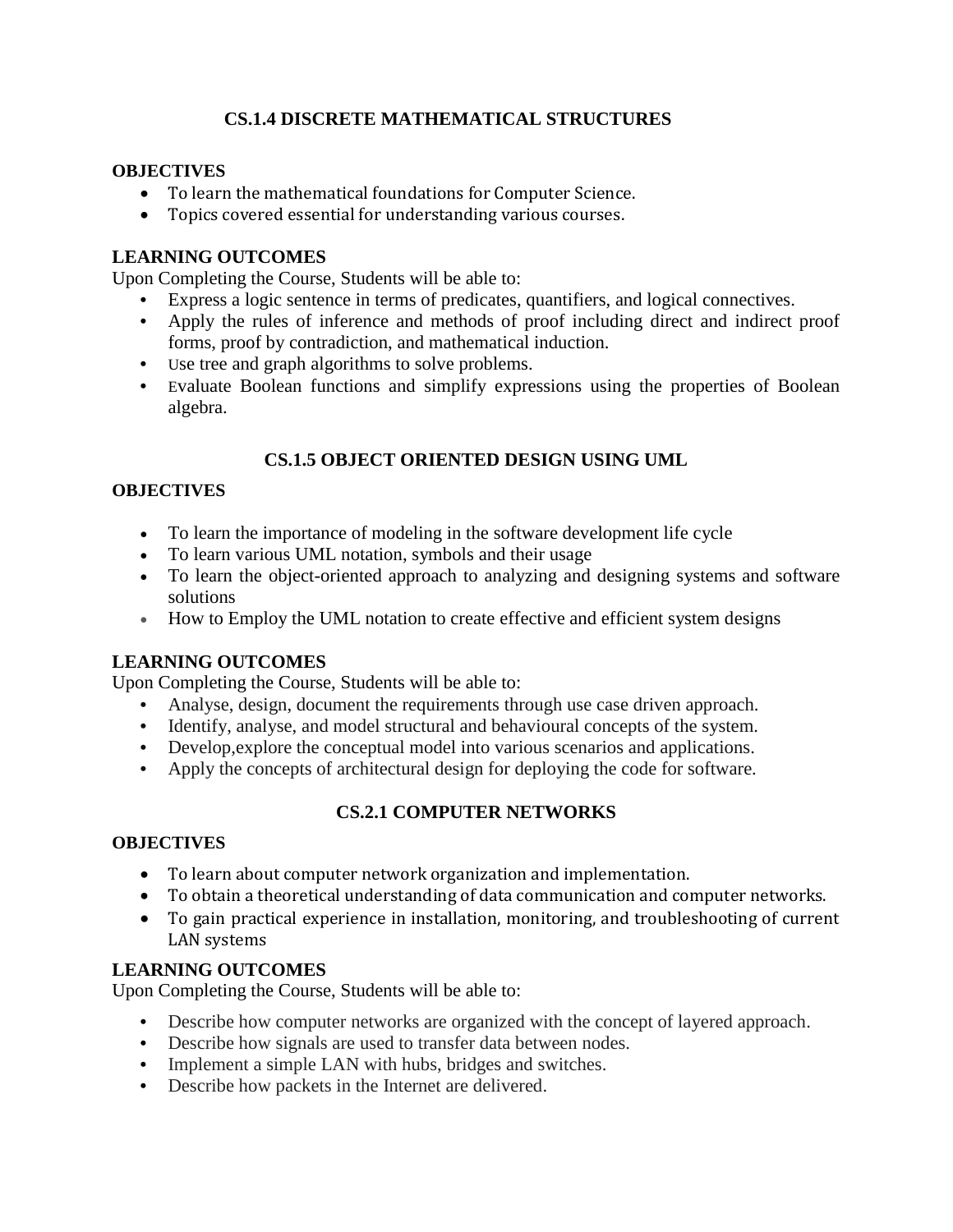## **CS. 2.2 ADVANCED JAVA**

## **OBJECTIVES**

- To know the fundamentals of Java programming and develop error-free, welldocumented Java programs
- To develop and test various advanced concepts of Java such as Java network, search engine, and web framework programs.
- Learn how to write, test, and debug advanced-level Object-Oriented programs using Java.

## **LEARNING OUTCOMES**

Upon Completing the Course, Students will be able to:

- **•** Know some concepts of advanced programming and practice on reusing components.
- **•** Write sophisticated Java applications.
- **•** Use the Java language for writing well-organized, complex computer programs with both command line and graphical user interfaces.

## **CS.2.3 OPERATING SYSTEM DESIGN**

#### **OBJECTIVES**

- **•** To understand Operating system structure and services.
- **•** To understand the concept of a Process, memory, storage and I/O management.

## **LEARNING OUTCOMES**

Upon Completing the Course, Students will be able to:

- **•** Identify the low-level structure and internal mechanism of operating system.
- **•** Understanding the performance and design trade-offs in complex software systems.
- **•** Describe the main responsibilities of a contemporary operating system (OS).
- **•** List the most fundamental subsystems of an OS and the functions that each subsystem is responsible.
- **•** Recognize and give examples of conflicting goals and compromises necessary in implementing an OS and configuring its run-time parameters

## **CS.2.4 THEORY OF COMPUTATION**

#### **OBJECTIVES**

- **•** To learn the mathematical foundations of computation including automata theory
- **•** To learn the theory of formal languages and grammars; the notions of algorithm, decidability, complexity, and computability.
- **•** To learn about how really computers works and what kind of activities can be computed mechanically within a computer.

## **LEARNING OUTCOMES**

- Model, compare and analyse different computational models using combinatorial methods.
- Apply rigorously formal mathematical methods to prove properties of languages, grammars and automata.
- Construct algorithms for different problems and argue formally about correctness on different restricted machine models of computation.
- Identify limitations of some computational models and possible methods of proving them.
- Have an overview of how the theoretical study in this course is applicable of application like designing the compilers.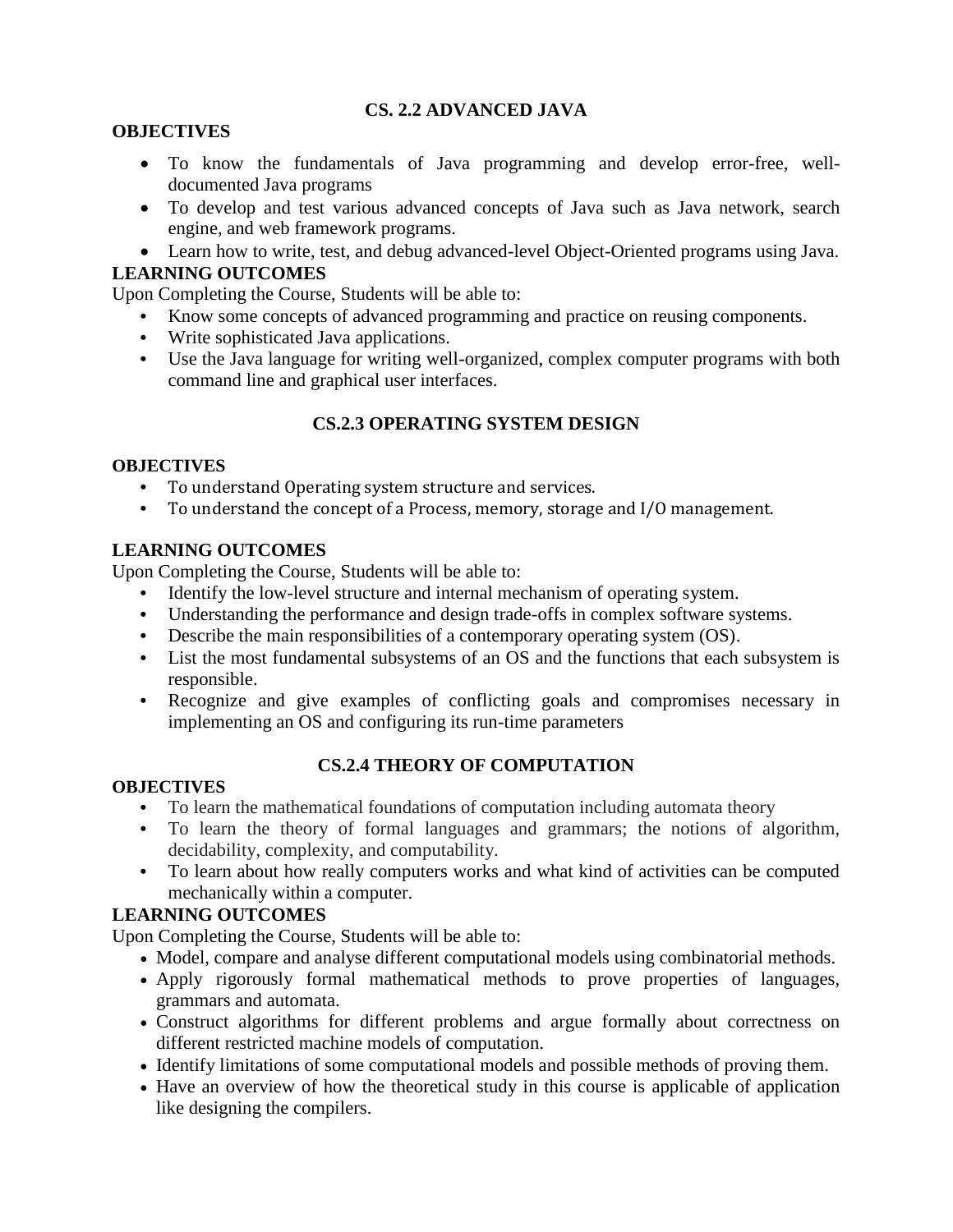# **CS.2.5 DATA MINING**

## **OBJECTIVES**

- **•** To introduce students to the basic concepts and techniques of Data Mining
- **•** To develop skills of using recent data mining software for solving practical problems.
- **•** To study the methodology of engineering legacy databases for data warehousing and data mining to derive business rules for decision support systems
- **•** Develop and apply critical thinking, problem-solving, and decision-making skills which can initiate students about research oriented thinking.

# **LEARNING OUTCOMES**

Upon Completing the Course, Students will be able to:

- **•** Understand what data mining is all about.
- **•** Perform the data preparation tasks and understand the implications.
- **•** Demonstrate an understanding of the alternative knowledge representations such as rules, decision trees, decision tables, and Bayesian networks.
- **•** Demonstrate an understanding of the basic machine learning algorithmic methods that support knowledge discovery.
- Identify alternative data mining implementations and what might be most appropriate for a given data mining task.

# **CS.3.1. ARTIFICIAL INTELLIGENCE**

### **OBJECTIVES**

- **•** To learn the basic concepts of AI principles and approaches.
- **•** To develop the basic understanding of the building blocks of AI.

# **LEARNING OUTCOMES**

- **•** Have fundamental understanding of the basic concepts of artificial intelligence (AI).
- **•** Apply basic principles of AI in solutions that require problem solving, inference, perception, knowledge representation, and learning.
- **•** Have fundamental understanding of various applications of AI techniques in intelligent agents, expert systems, artificial neural networks and other machine learning models.
- **•** Have knowledge of current scope and limitations, and societal implications of AI.
- **•** Have basic foundation of machine learning.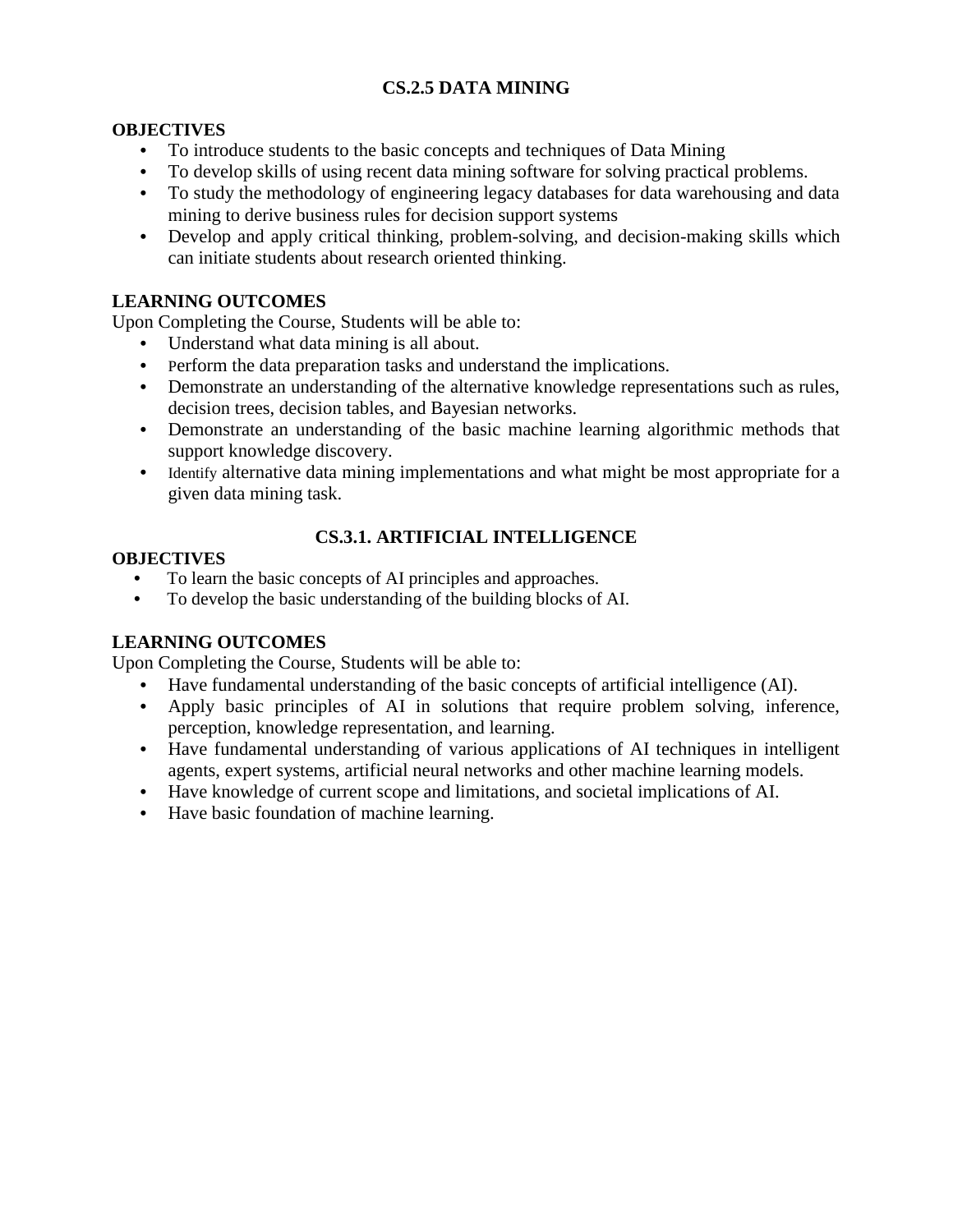## **CS.3.2 SOFTWARE ENGINEERING**

#### **OBJECTIVES**

- **•** To learn the way of developing software with high quality and the relevant techniques.
- **•** To introduce software engineering principles for industry standard.
- **•** To focus on Project management domain and Software risks management.

### **LEARNING OUTCOMES**

Upon Completing the Course, Students will be able to:

- **•** Identify, formulate, and solve complex problems by applying principles different principles of software engineering.
- **•** Apply engineering design to produce solutions that meet specified needs with consideration of public health, safety, and welfare, as well as global, cultural, social, environmental, and economic factors
- **•** Communicate effectively with a range of audiences and recognize ethical and professional responsibilities in engineering situations and make informed judgments, which must consider the impact of engineering solutions in global, economic, environmental, and societal contexts.
- **•** Develop and conduct appropriate experimentation, analyze and interpret data, and use engineering judgment to draw conclusions.

## **CS.3.3 COMPILER DESIGN**

#### **OBJECTIVES**

- **•** To provide a thorough understanding of the internals of Compiler Design.
- **•** To explore the principles, algorithms, and data structures involved in the design and construction of compilers.
- **•** Topics include context-free grammars, lexical analysis, parsing techniques, symbol tables, error recovery, code generation, and code optimization.

#### **LEARNING OUTCOMES**

- **•** Realize basics of compiler design and apply for real time applications.
- **•** Introduce different translation languages
- **•** Understand the importance of code optimization
- **•** Know about compiler generation tools and techniques
- **•** Working of compiler and non-compiler applications
- **•** Compiler for a simple programming language